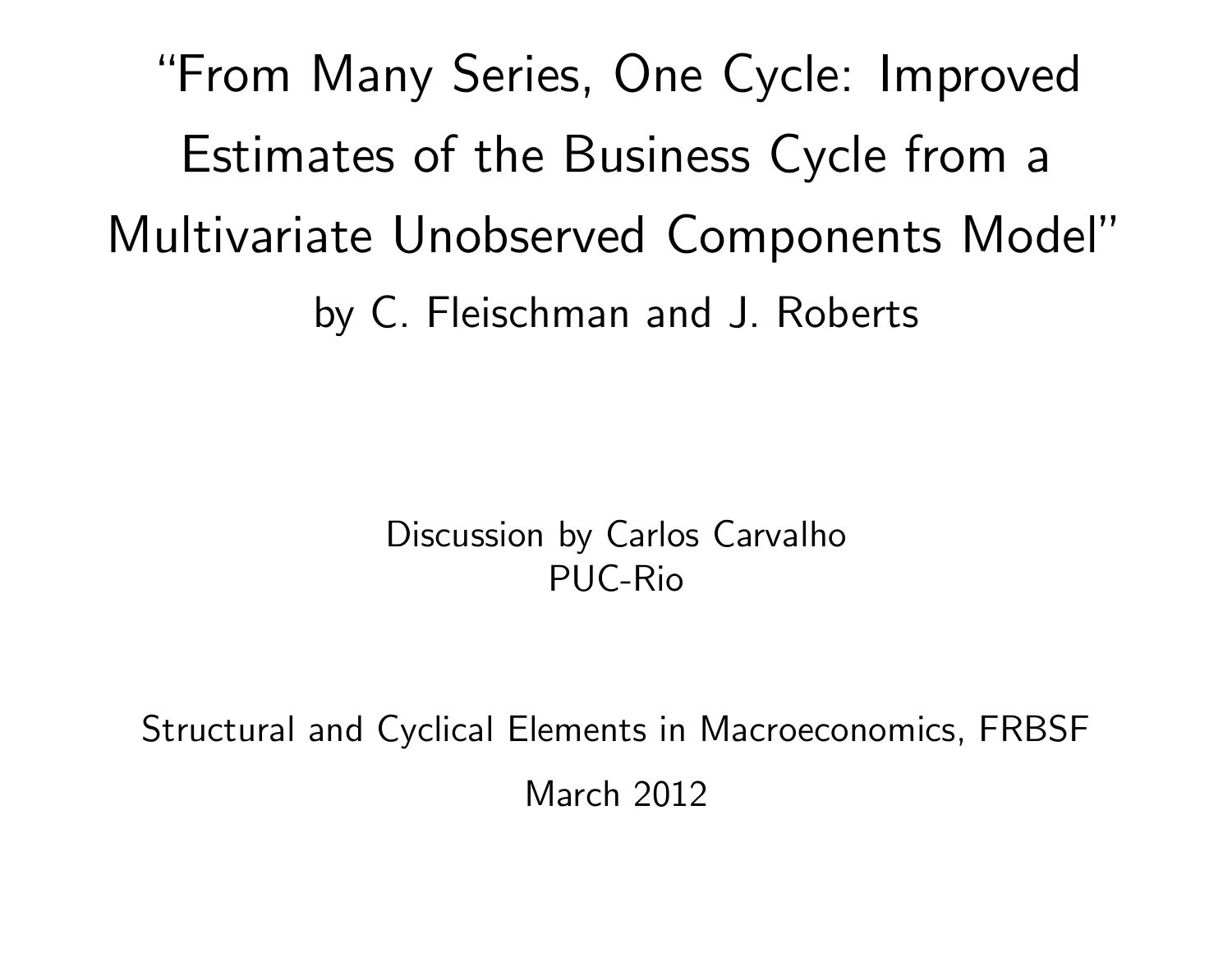- Carefully specified state-space model of the joint dynamics of a few output and labor-market series, and an inflation measure
- A few "cointegrating relationships", coupled with a "common-cycle restriction"
- Incorporation of knowledge about methodology for data construction
- Estimate of the "common cycle" component, and of policy-relevant trends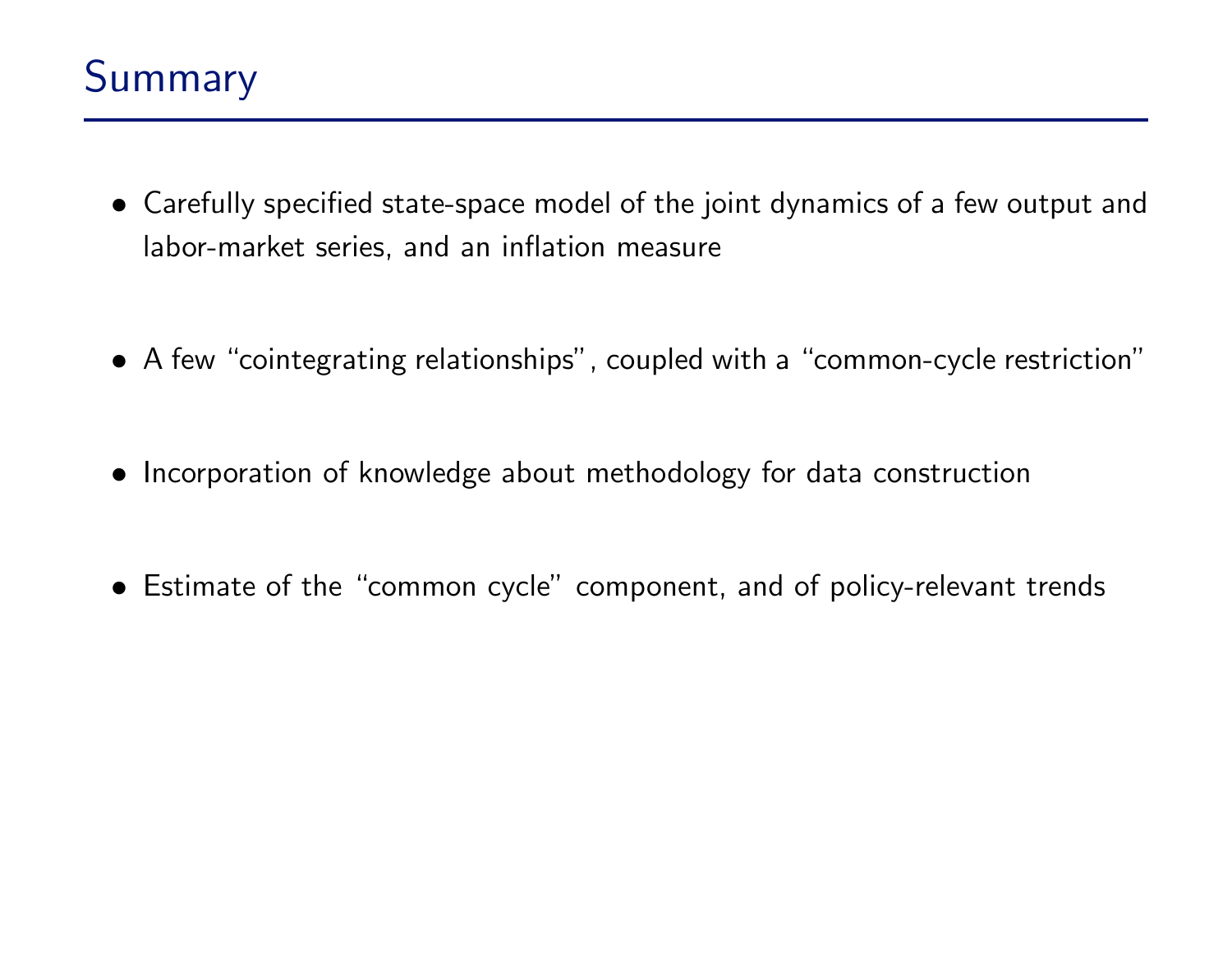## A little detail

- $X_{it} = \lambda_i(L)cyc_t + X_{it}^* +$  $\left( \mathbf{B}_{\mathbf{i}}\mathbf{Z}_{\mathbf{t}}+\mathbf{A}_{\mathbf{i}}\left(\mathbf{L}\right)\mathbf{X}_{\mathbf{it}-\mathbf{1}}\right)$  $+ u_{it}$
- $\bullet \ cyc_t = \rho_1 cyc_{t-1} + \rho_2 cyc_{t-2} + \eta_t$ : common cycle
- $\bullet\;X^*_{it}:$  stochastic trends (some of them common to pairs of series)
- $\bullet$   $u_{it}$ : idiosyncratic residuals; some cross-correlation, but  $u_{it} \perp \eta_t$
- $\bullet$   $Z_t$ : regressors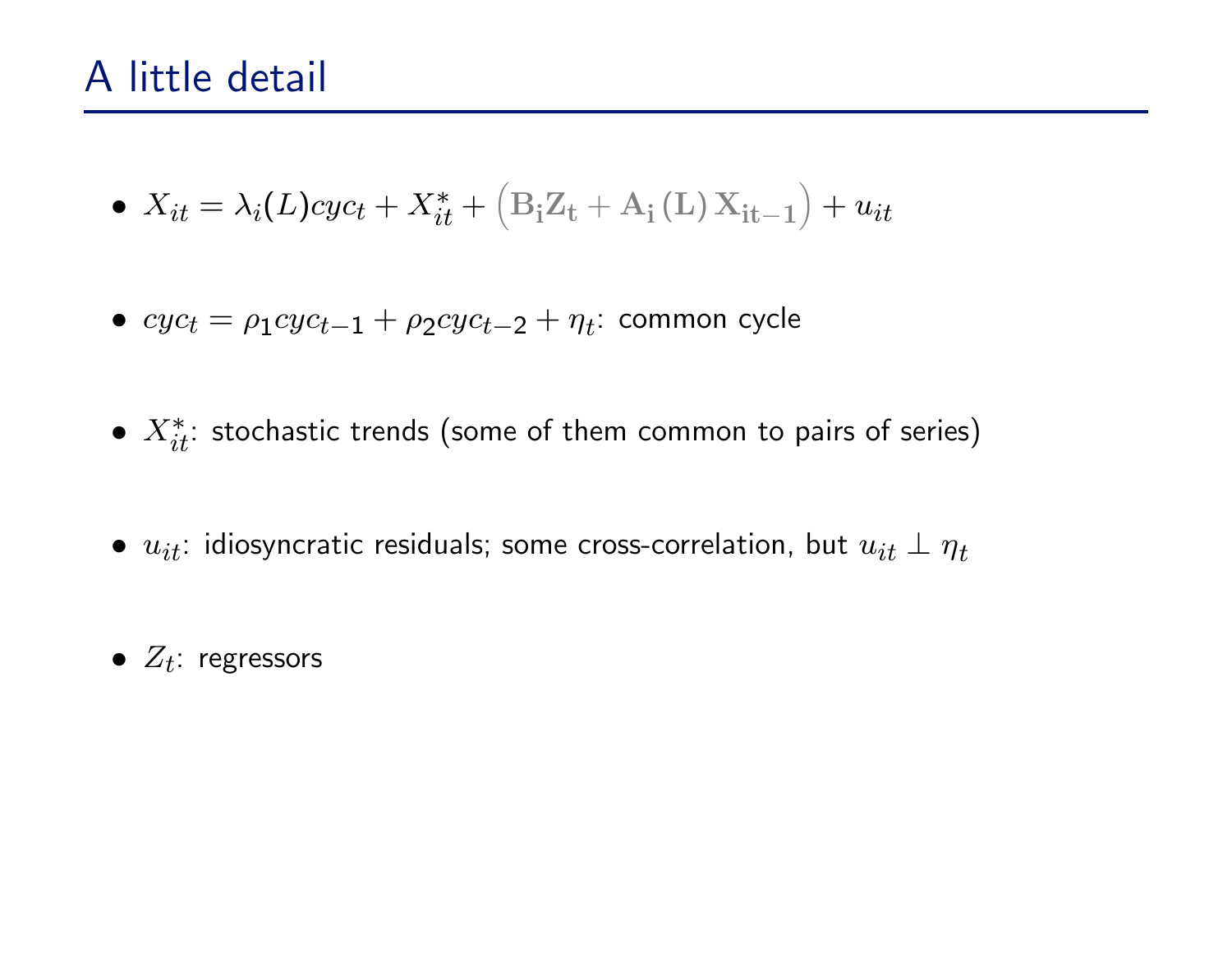## A little more detail

- $\bullet$   $X_{it}$ :
	- GDP,GDI (per capita)
	- NFBP, NFBI (per capita)
	- NFB sector employment (per capita)
	- NFB sector workweek; labor-force participation rate; employment rate
	- Core CPI inflation
- Sample: 1963:Q2 to 2011:Q1
- Maximum likelihood estimation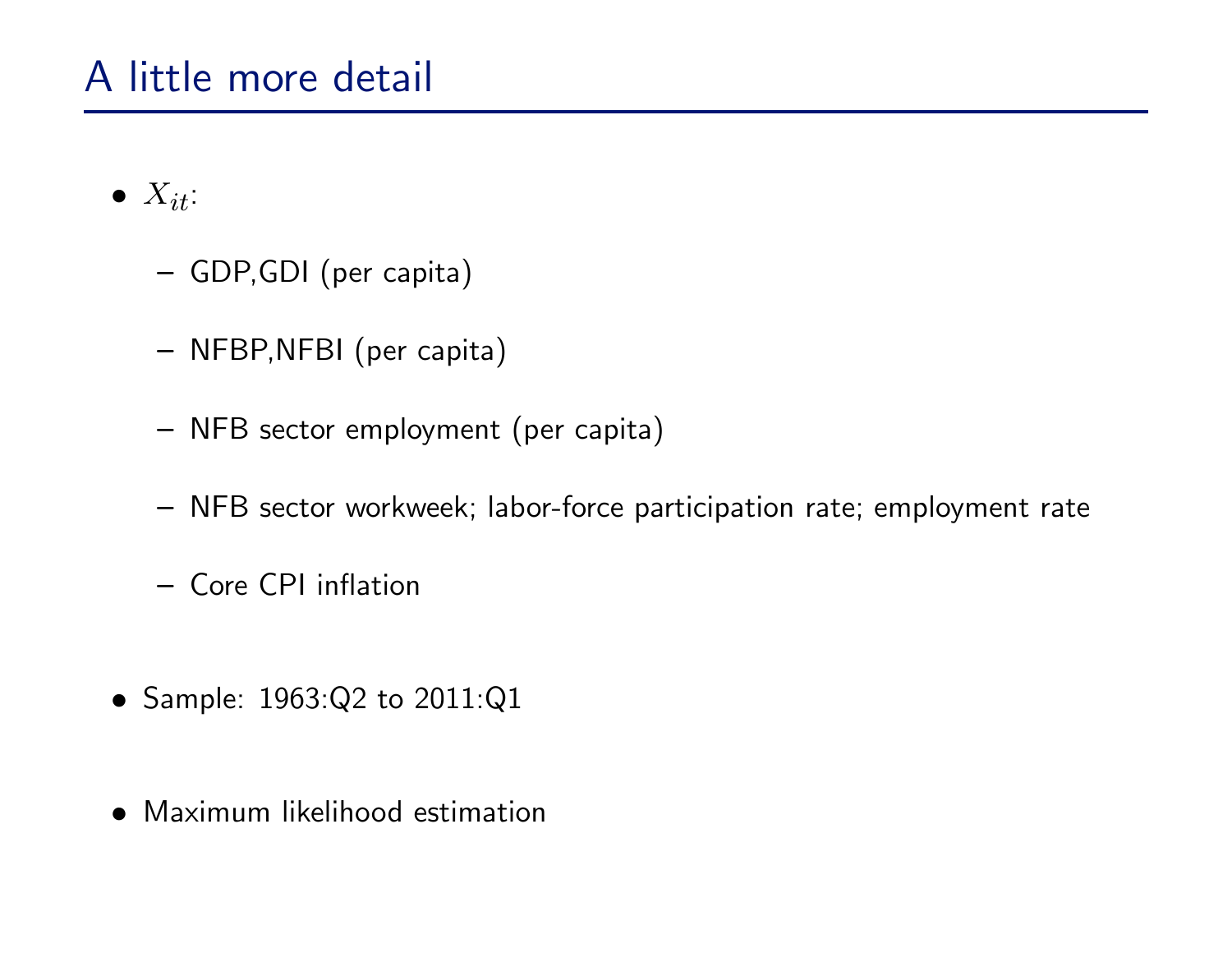• Economics

$$
ER_t = \lambda_{40}cyc_t + \lambda_{41}cyc_{t-1} + \lambda_{42}cyc_{t-2} + ER_t^* + \alpha EEB_t + u_{7t}
$$
  

$$
LP_t = \lambda_{50}cyc_t + \lambda_{51}cyc_{t-1} + \lambda_{52}cyc_{t-2} + LP_t^* - \alpha EEB_t + u_{8t}
$$

Account for influence of federal and state emergency and extended benefits (EEB) programs on the unemployment rate and labor force participation. Hypothesize that EEB programs may have a first-order effect on the latter, but not on employment (EEB programs typically are available only during periods of unusual weakness in labor demand). Impose the restriction that EEB programs enter  $ER$  and  $LP$ equations with coefficients that are equal but of opposite sign.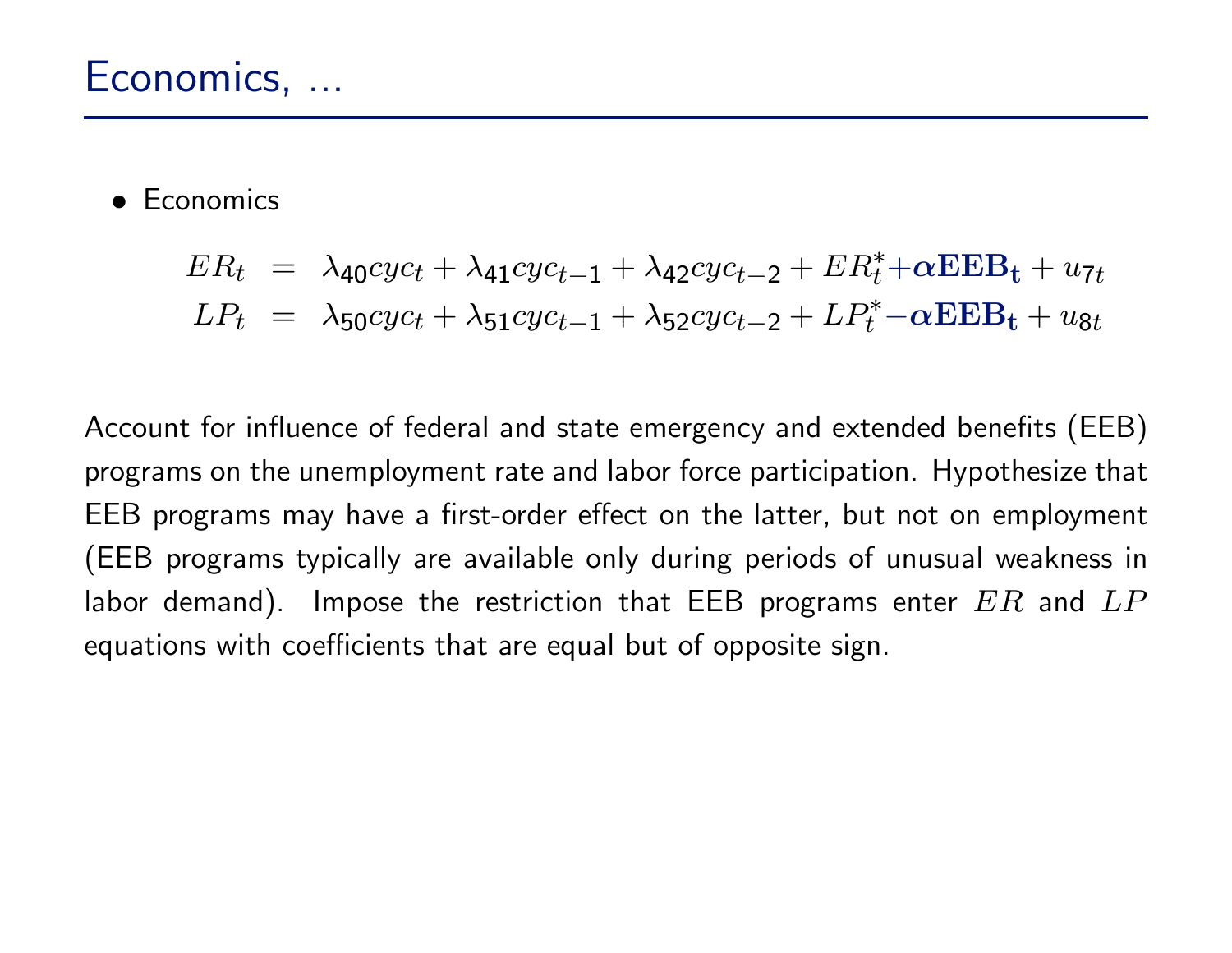Data knowledge

$$
u_{1t} = \sigma u_{3t} + \xi_{1t}
$$
  

$$
u_{2t} = \sigma u_{4t} + \xi_{1t}
$$

Only one idiosyncratic error for both GDP and GDI  $(\xi_1)$  because in the national accounts data, the discrepancy between nonfarm business output and overall output is measured only on the income side.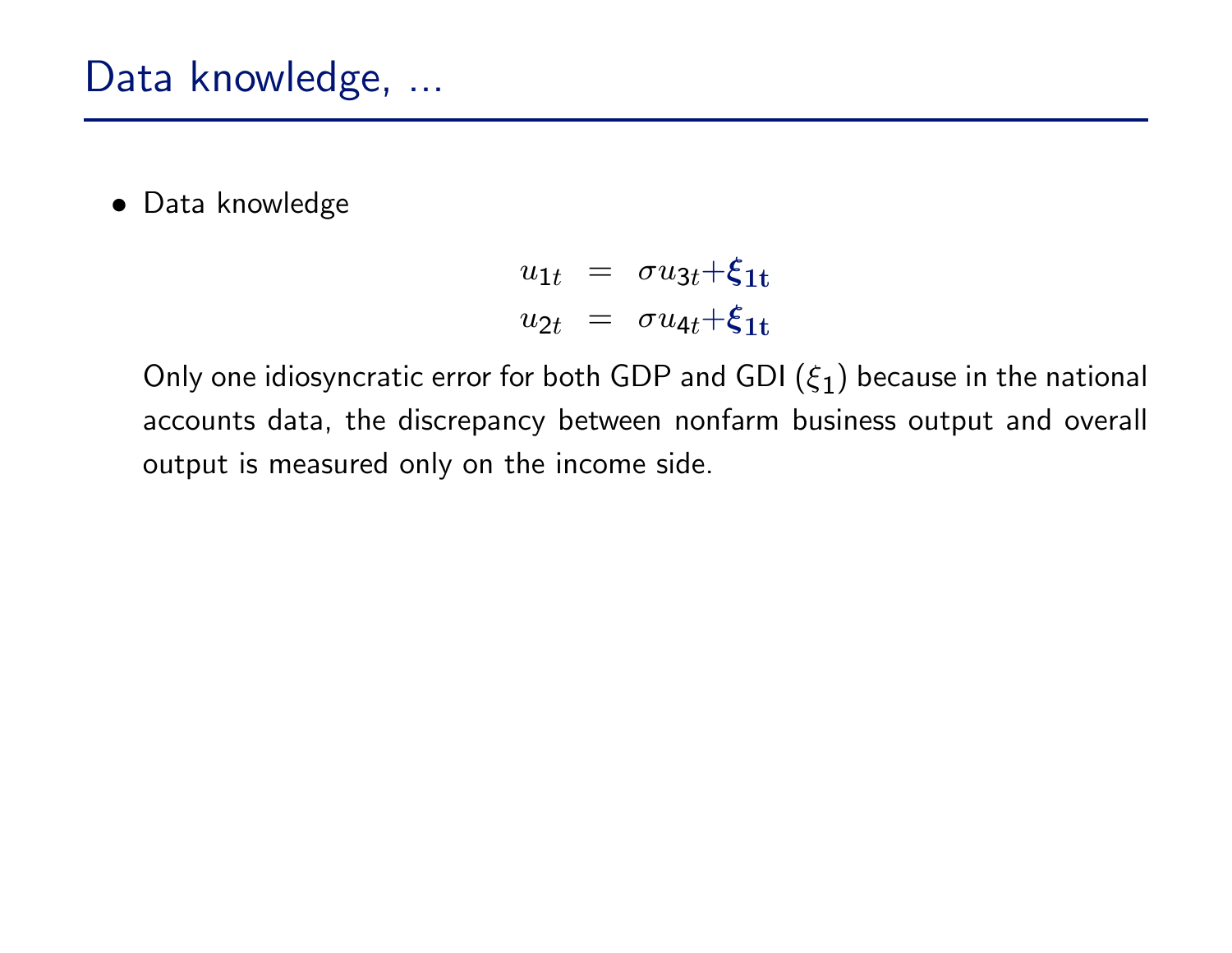· "Tricks"

$$
DCPIX_t = A(L)DCPIX_{t-1} + \beta_{11}(L)drop_{t-1}
$$
  
+
$$
\beta_{12}(L) * d85_t * drpe_{t-1} + \beta_2(L) drpi_t + ...
$$

Ten lags of core inflation

 $A(1) = 1$  (first coefficient freely estimated; remaining coefficients constrained to be the same)

Relative price of energy enters with a six-quarter moving average

Handle changing effects of energy and import prices by weighting them by their nominal expenditure shares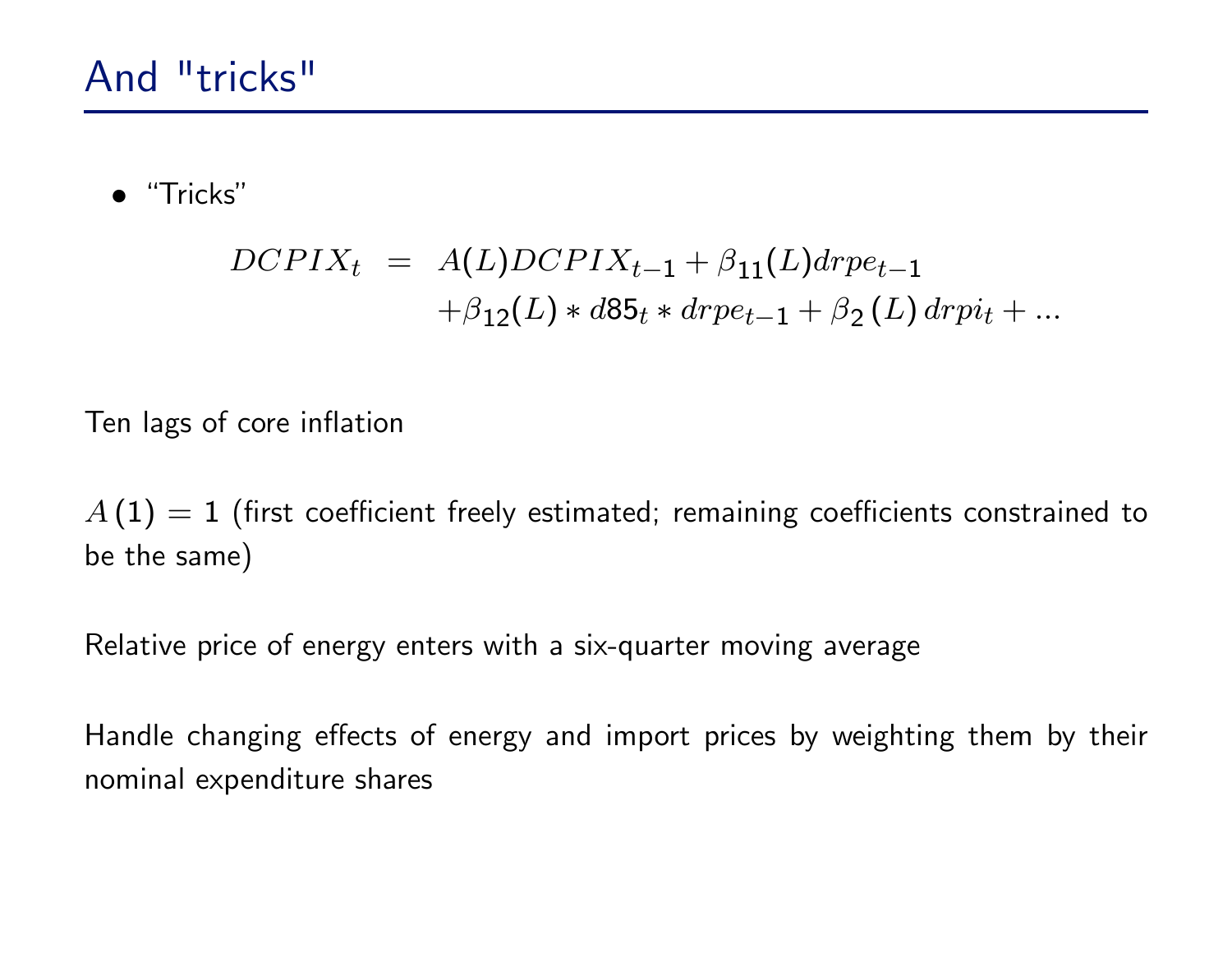

affect our assessment the cycle in the cycle in the recent period  $\alpha$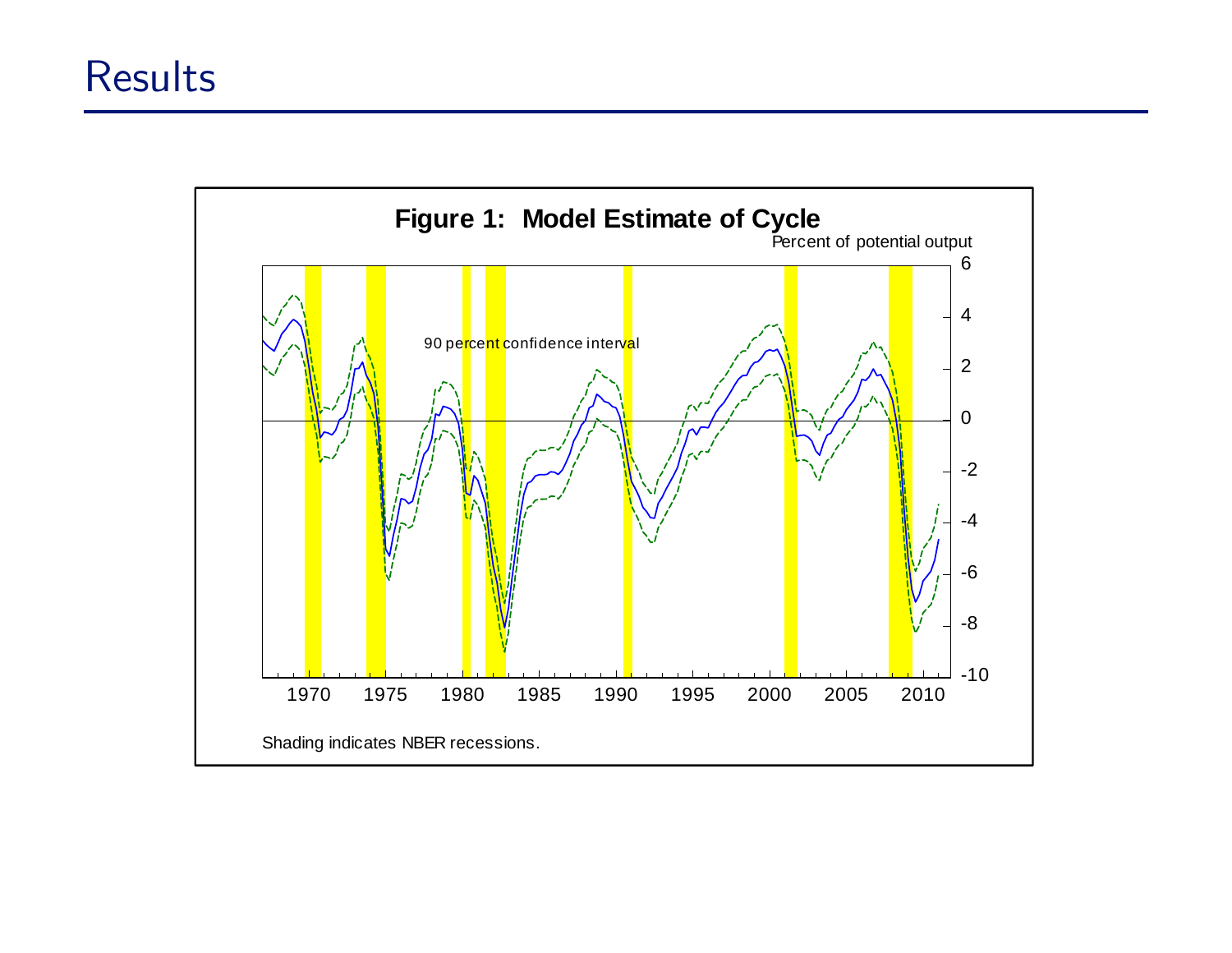- Focus on Phillips curve
- Challenge: given "PC" view of inflation dynamics, reconcile estimates of very negative output gaps with the fact that inflation hasn't fallen by much
- Backward-looking Phillips curve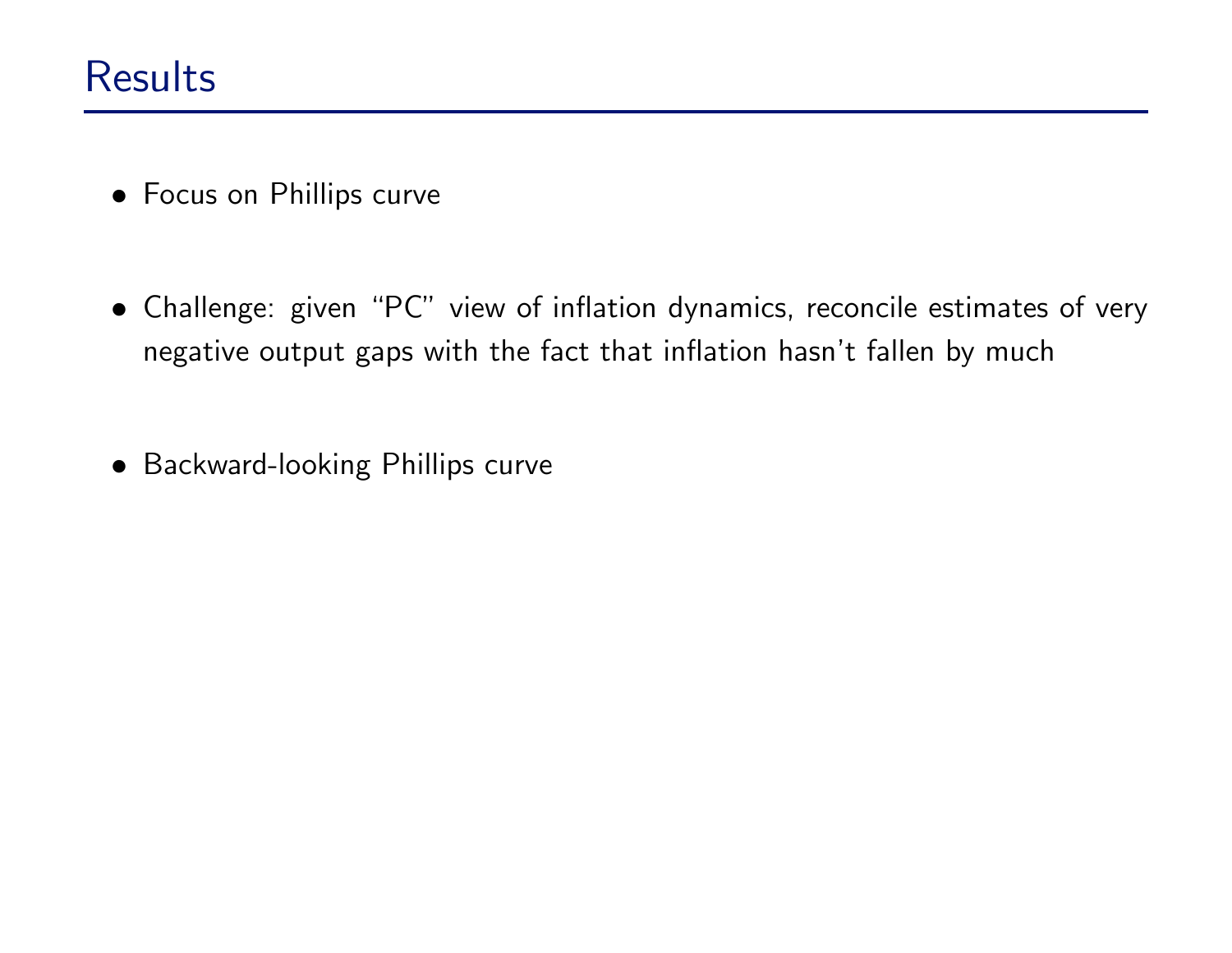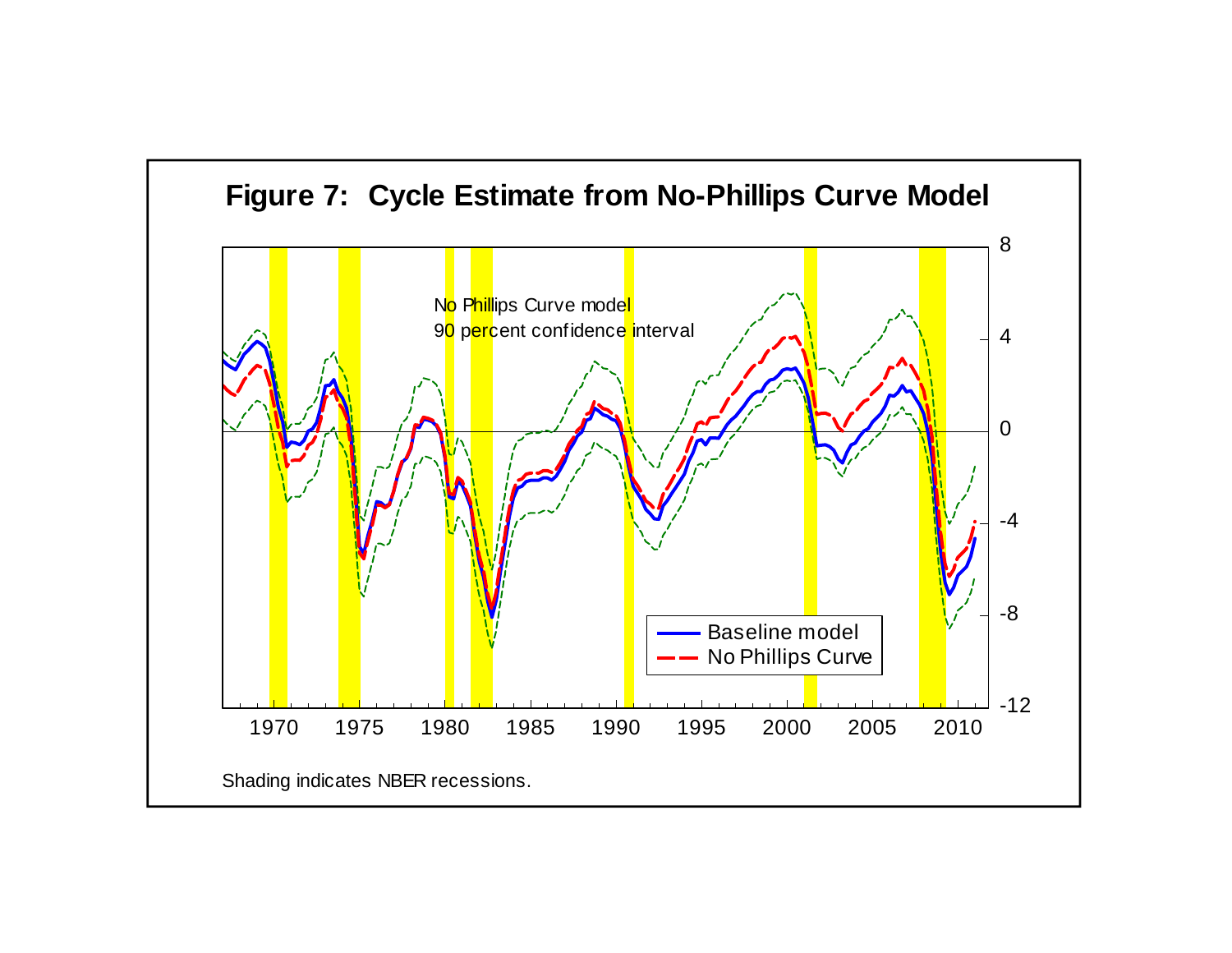## Alternative PC

- Estimate of the output gap based on PC model in which long-term expectations matter (Carvalho, Eusepi, Moench 2011, wip)
- "NKPC" with arbitrary expectations, as in Preston (2005):

$$
\pi_t = \mathbb{E}_t \sum_{T=t}^{\infty} (\alpha \beta)^{T-t} \left[ \kappa (y_T - y_T^n) + \beta (1 - \alpha) \pi_{T+1} \right],
$$

rewrite as

$$
\pi_t = \kappa \frac{1}{1 - \alpha \beta} (y_t - y_t^n) + \frac{\alpha \beta}{1 - \alpha \beta} \kappa \mathbb{E}_t \sum_{T=t}^{\infty} (\alpha \beta)^{T-t} (\Delta y_{T+1} - \Delta y_{T+1}^n) + \mathbb{E}_t \sum_{T=t}^{\infty} (\alpha \beta)^{T-t} \beta (1 - \alpha) \pi_{T+1},
$$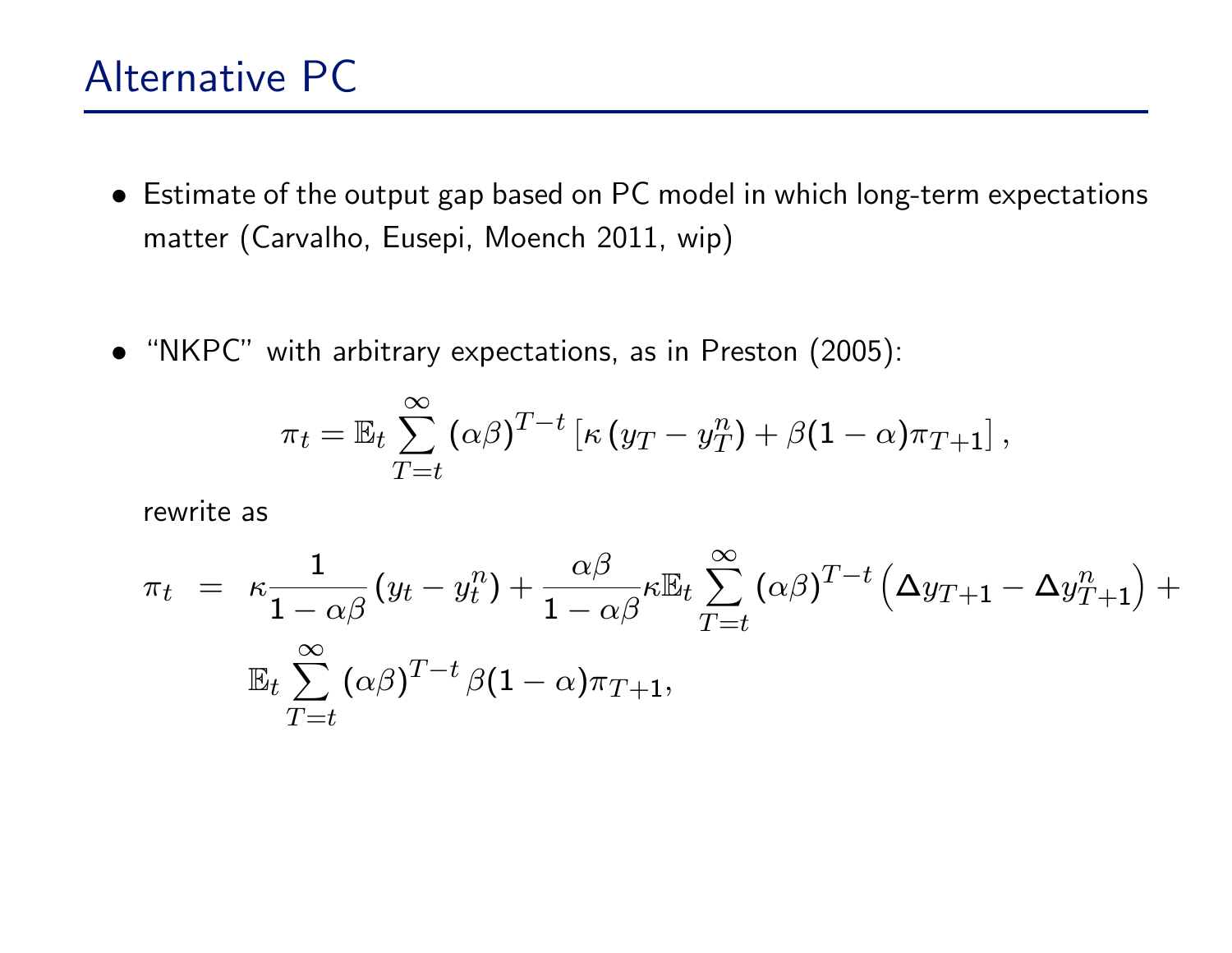## Alternative PC - 2

- Specify empirical (shifting endpoints) model for expectation formation, as in Kozicki and Tinsley (2006)
- Estimate with term structure of survey forecasts of inflation and output growth
- Use it to construct measures of

$$
\mathbb{E}_t \sum_{T=t}^{\infty} (\alpha \beta)^{T-t} \Delta y_{T+1} \text{ and } \mathbb{E}_t \sum_{T=t}^{\infty} (\alpha \beta)^{T-t} \beta (1-\alpha) \pi_{T+1}
$$

- $\bullet$  Assume univariate process for  $y_t^n$ t
- $\bullet\,$  Backout estimate of  $y_t y_t^n$ t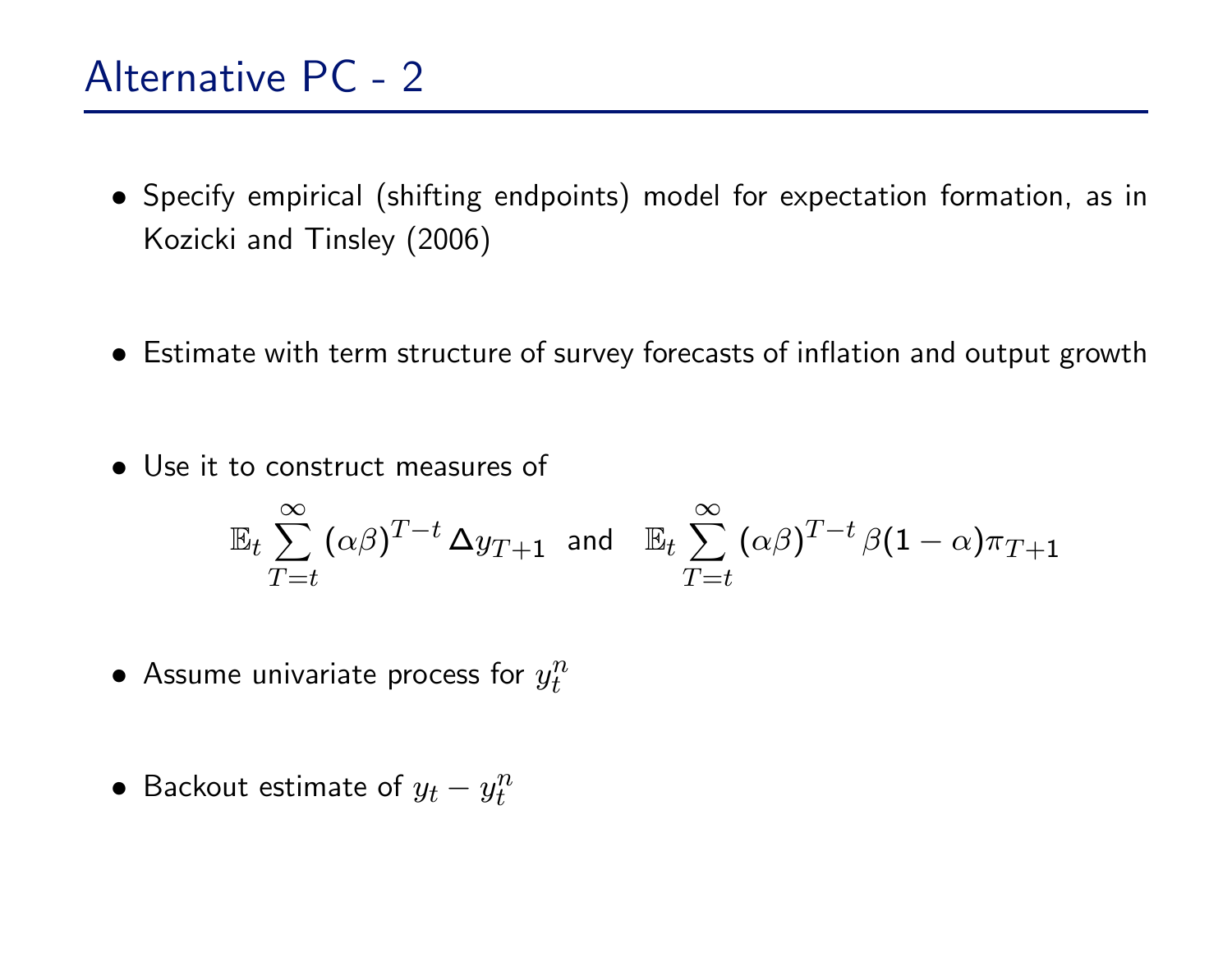